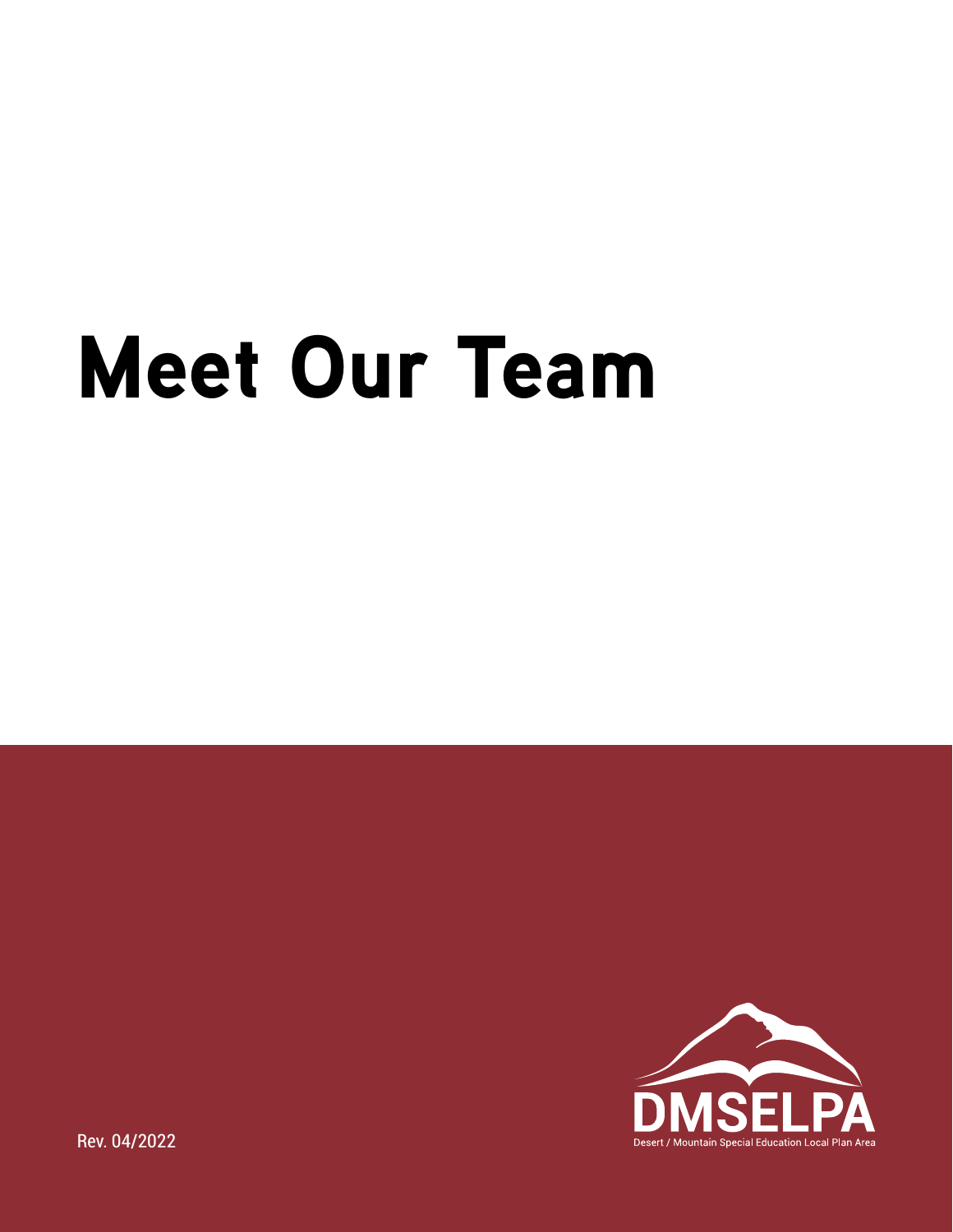## **Meet Our Team**

#### **Pamela Bender, Chief Executive Officer CAHELP JPA E-Mail:** Pamela.Bende[r@cahelp.org](mailto:Pamelan.Bender%40cahelp.org?subject=)

**Phone: (760) 955-3555**

The chief executive officer serves as the chief administrator for the three departments under the CAHELP JPA. The role of the CEO is to oversee the functions of each department. The CEO ensures the implementation of the Desert/ Mountain SELPA and Charter SELPA local plans for special education are implemented with fidelity on behalf of participating LEAs. The CEO ensures the contracts for services held by the Desert/ Mountain Children's Center are provided and met with quality. The CEO provides leadership and facilitates the decision-making process of the governance of the JPA. The CEO's role includes the provision of information, specific services identified by the CAHELP JPA Governance Council, technical assistance, leadership and arbitration. It is the CEO's responsibility to represent the interests of the JPA as a whole without promoting any particular LEA's interest over the interest of any other agency. In the event there are differences of opinions and/or positions on issues, it is the CEO's responsibility to mediate a reasonable resolution of the issue(s).

#### **Jennifer Sutton, Operations Officer CAHELP JPA E-Mail:** [Jennifer.Sutton@cahelp.org](mailto:Jennifer.Sutton%40cahelp.org?subject=)

**Phone: (760) 955-3558**

The CAHELP JPA Operations Officer manages the day-to-day operations of the CAHELP JPA. The operations officer develops departmental short-term and long-term operations goals and strategies, and develops departmental policies and procedures. The operations officer also evaluates programs, services, staffing, and facilities to maximize program effectiveness in support of the CAHELP JPA's and non-profit organization's strategic vision and mission.

#### **Linda Llamas, Director Desert/Mountain Children's Center E-Mail:** [Linda.Llamas@cahelp.org](mailto:Linda.Llamas%40cahelp.org%0D?subject=) [Phone: \(760\) 955-3603](mailto:Linda.Llamas%40cahelp.org%0D?subject=)

The Desert/Mountain Children's Center (DMCC) Director oversees the behavioral health services provided to San Bernardino County children birth through 21. The director manages all programs in the DMCC. The director works closely with the Desert/Mountain SELPA personnel to monitor and assess behavioral health topics that affect children and LEAs; and evaluates and formulates department priorities and recommends department operation strategies.

Services are provided at the DMCC clinic, schools, and/or in the home. The DMCC offers services on a continuum of care, from mild to severe mental health needs. It is the goal of the DMCC to assist clients in developing skills to reach their full potential. Referrals may be made through the child's school, parent, doctor, or an external source.

#### **Adrienne Shepherd, Program Manager Career Technical Education E-Mail:** [Adrienne.Shepherd@cahelp.org](mailto:Adrienne.Shepherd%40cahelp.org%0D?subject=) **Phone: 760-843-3982, ext. 216**

Transition services is under the department of the D/M SELPA and is coordinated and managed by the program manager for Career Technical Education. The program manager provides oversight regarding the legal mandates and ethical requirements necessary to meet the IDEA transition services mandates for students with disabilities ages 16 and older. Together with a team of transition case technicians, work incentive technicians, independent living technicians, job developers, transition project assistants, and agencies, the D/M SELPA transition team provides services and programs that assist eligible students transition from school to work and/or adult living.